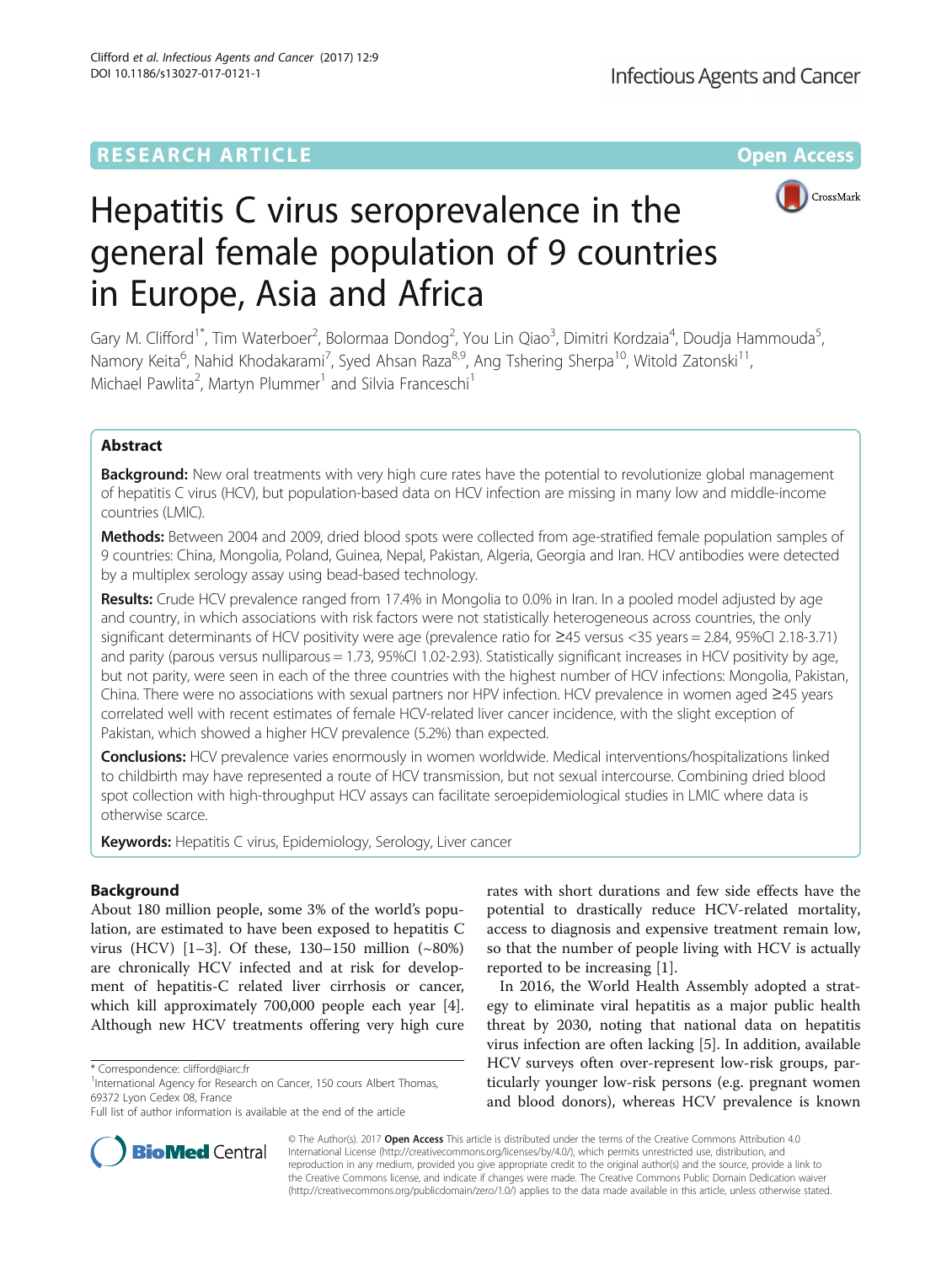to increase steadily with age owing to the combination of accumulating risk of exposure and a high probability of infection becoming chronic [\[6](#page-6-0)].

Common routes of HCV infection are unsafe injections, inadequate sterilization of medical equipment, and the transfusion of unscreened blood and blood products that have been common in high-income countries till the 1980s and also more recently in low- and mediumincome countries (LMIC). Because these practices are largely specific to a given country's medical system, HCV prevalence and the timing of infection spread may differ between bordering countries [[2\]](#page-6-0), and national level data on HCV infection is required to inform public health decisions.

Hence, we exploited a series of standardized seroepidemiological surveys in order to describe HCV prevalence and risk factors among the general female population of a heterogeneous range of countries around the world. HCV seropositivity was determined using a high throughput assay that has been shown to provide an accurate and cost-effective tool for assessment of HCV antibodies in large epidemiologic studies [[7\]](#page-6-0), and we went on to compare country-specific HCV prevalence with recently generated country-specific estimates of HCV-related liver cancer incidence.

# Methods

# Population

Between 2004 and 2009, studies were undertaken in 11 areas in 9 countries with the primary aim to estimate the prevalence of genital human papillomavirus virus (HPV) infection, according to a similar protocol developed and co-ordinated by the International Agency for Research on Cancer (IARC). Population sampling methods have been previously described for the individual study centres: Shanxi, China [[8](#page-6-0)]; Shenyang, China [[9\]](#page-6-0); Shenzhen, China [\[10](#page-6-0)]; Ulaanbaatar, Mongolia [\[11](#page-6-0)]; Warsaw, Poland [[12\]](#page-6-0); Conakry, Guinea [[13\]](#page-6-0); Bharatpur, Nepal [\[14](#page-6-0)]; Karachi, Pakistan [\[15\]](#page-7-0); Zeralda, Algeria [\[16](#page-7-0)]; Tbilisi, Georgia [[17\]](#page-7-0); and Tehran, Iran [[18\]](#page-7-0). In each area, an attempt was made to obtain an age-stratified population-based sample that included at least 100 women in each 5-year age group, from 15-19 up to 65 years and older. The number of included women is sometimes higher than that in the original reports due to relaxing of selection criteria for adequacy of genital specimens. Data from Mongolia have been previously reported in validation studies of the present HCV serological assay [\[7](#page-6-0), [19](#page-7-0)]. Trained interviewers administered a face-to-face questionnaire that included information on sociodemographic characteristics, sexual behaviour, reproductive and contraceptive history, and smoking habits. All participants signed informed consent forms according to the recommendations of the IARC Ethics

## Specimen collection

Each participant had a blood sample collected by venopuncture. In Mongolia, this sample was drawn from the cubital fossa into vacuum containers without anticoagulant [[19\]](#page-7-0), whereas in all other areas, samples were obtained by fingerstick. In both instances, full blood was then immediately applied to DBS (dried blood spot) filter paper card (Whatman 903 Protein Saver Blood Collection Cards; Schleicher & Schuell) to entirely fill five 14.5 mm diameter circles. DBS cards were dried at room temperature, placed in separate plastic paper zip lock envelopes containing a silica desiccant, and shipped at ambient temperature to the German Cancer Research Center (DKFZ) in Heidelberg, Germany, and stored at -20°C until serological analysis.

Study participants were also invited for a pelvic examination (although a subset, particularly selfreported virgins, declined) and collection of cervical exfoliated cells for HPV DNA testing, performed in the Department of Pathology, VU University Medical Center, Amsterdam, the Netherlands, according to a general primer GP5+/6 + –mediated PCR [[20](#page-7-0)].

## HCV serology

Antibodies were eluted from DBS cards according to a previously reported protocol that has been shown to result in high agreement (>96% for HCV antigens) of seropositivity in paired DBS and serum results [\[19](#page-7-0)]. In brief, one punch of 6 mm diameter from each DBS was eluted in one well of a 96-well plate in 100  $\mu$ L PBS at 4°C overnight, and 16 μl of eluate subsequently mixed with 80 μL DBS preincubation buffer.

A multiplex serology assay [[19\]](#page-7-0) including antigens to HCV (strain H77, subtype 1a) Core and NS3 proteins was performed as previously described [\[7](#page-6-0)]. In brief, full-length coding sequences of Core and NS3 were expressed as double fusion proteins with an Nterminal-GST and a C-terminal tag epitope derived from the large T-antigen of SV40 in E. coli. Fusion proteins were loaded and affinity-purified on glutathionecasein coupled spectrally distinct fluorescence-labeled polystyrene beads (SeroMap; Luminex). DBS eluates were incubated with pooled antigen loaded bead sets. Bound antibodies were quantified with biotinylated goat antihuman IgA, IgM, IgG (Dianova), and R-phycoerythrin–labeled streptavidin in a Luminex 100 analyzer as the median R-phycoerythrin fluorescence intensity (MFI) from at least 100 beads of the same bead set. Antigen-specific MFI values were calculated as previously described [[21](#page-7-0)].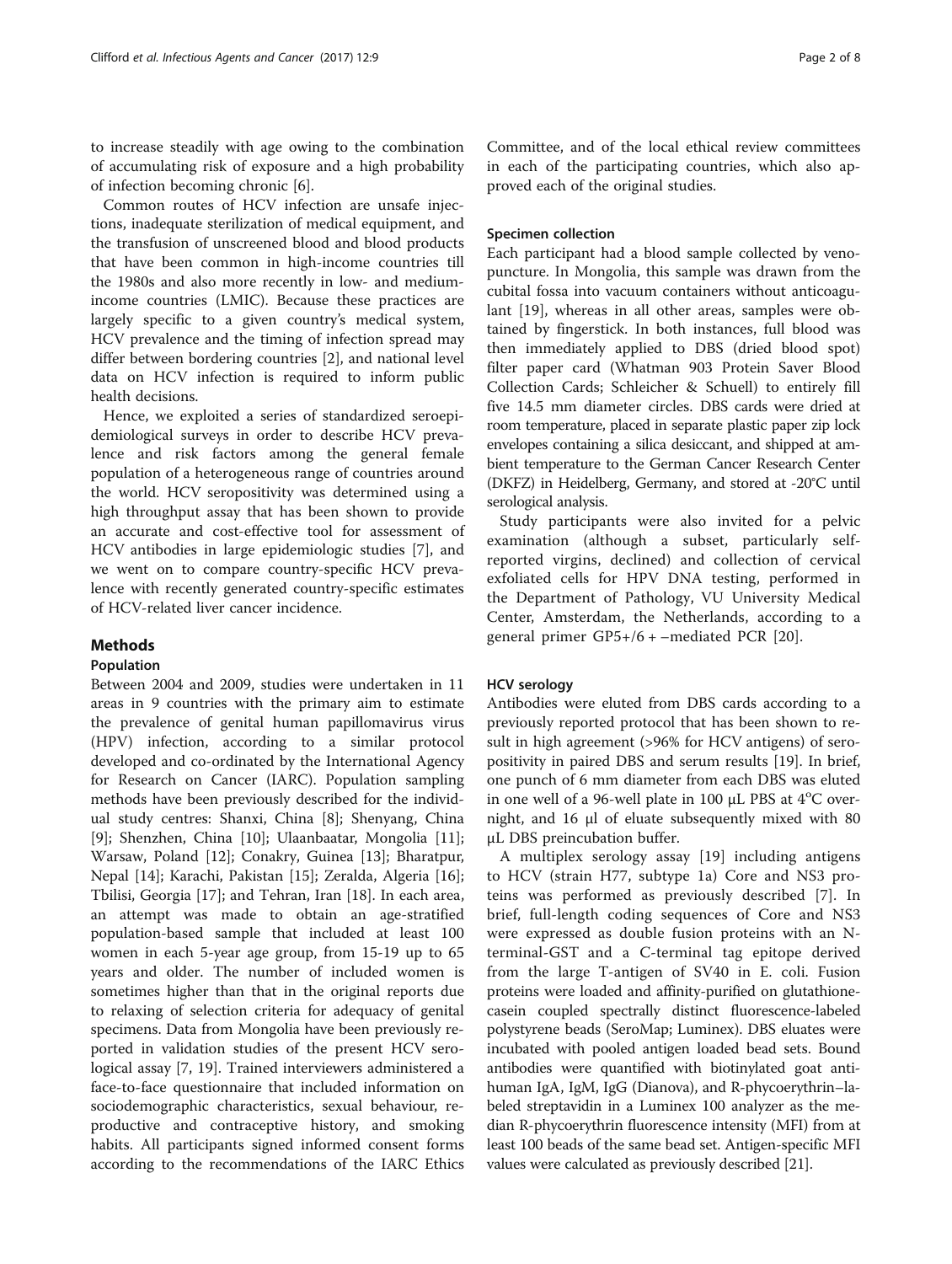DBS-specific cut-off values for HCV Core (MFI  $\geq$  967) and NS3 (MFI  $\geq$  310) were defined as the mean MFI plus three SDs from 235 reference sera that tested negative by a commercial HCV antibody screening assay [\[19](#page-7-0)]. Women that were positive for both Core and NS3 proteins were defined as being HCV-positive. In an evaluation against a set of 432 reference sera, this cut-off has been proven to perform similarly, in a single step, to a commercial HCV antibody screening assay (MEIA) followed by RNA confirmation (98% sensitivity, 99% specificity) [\[7](#page-6-0)].

When a subset of 2,988 DBS samples from 8 study areas were re-tested on a second occasion to evaluate assay reproducibility, 2,982 (99.8%) were concordantly classified (2,940 HCV-negative, 42 HCV-positive).

#### Statistical analyses

HPV prevalence was standardized by age using the world standard population (in 5-year age groups from 15-19 to 60-65 years) as a reference [\[22\]](#page-7-0). Prevalence ratios (PR) for HCV seropositivity and corresponding 95% confidence intervals (CI) were calculated using unconditional logistic regression adjusted for age (5-year groups) and study area. Heterogeneity of PRs between study areas was tested by calculating the difference between the log likelihood of the model that considered the interaction term between the areas and risk factor of interest and the log likelihood of the model that included the exposure only, and comparing it to the chi-squared distribution with degrees of freedom equal to the number of areas minus one.

Country-specific estimates of HCV-related liver cancer incidence in women were extracted from Plummer et al, Lancet Global Health, 2016 [\[23\]](#page-7-0), derived by combining country-specific estimates of HCV attributable fraction in liver cancer with Globocan 2012 [\[24](#page-7-0)] estimates of female liver cancer incidence.

## Results

HCV serology results were obtained for a total of 12,204 women, with study-specific sample sizes varying from 1,516 for Shenzhen, China, down to 892 for Iran (Table 1). Overall median age was 34 years, varying from 30 to 38 years by study center (Table 1). A total of 274 women (2.2%) were HCV-positive. Crude HCV prevalence ranged from 17.4% in Mongolia down to 0.0% in Iran (Table 1). Age-standardization reduced HCV prevalence estimates (by increasing the relative weight of younger age groups, who were less often HCV-positive), but did not change relative differences in HCV positivity between centers.

Table [2](#page-3-0) shows the relationship of selected characteristics of study women with HCV positivity. In a model adjusted by age and study area, as appropriate, the only significant determinants of HCV positivity were age group (PR for ≥45 versus <35 years = 2.84, 95% CI 2.18-3.71) and parity (PR for parous versus nulliparous =1.73, 95% CI 1.02-2.93). However, no risk trend was found by number of births. Associations of HCV positivity with risk factors were not statistically heterogeneous across study areas (p values for heterogeneity =  $0.17, 0.88, 0.59$ and 0.25 for age, sexual partners, parity and induced abortion, respectively).

Findings by age group and parity are also shown separately for Mongolia, Pakistan and China (the three countries with the highest number of HCV-positive women) in Table [3.](#page-4-0) Statistically significant increases in HCV positivity by age were seen in each of the three

|                       |            | N tested | N pos          | HCV prevalence |             |                               |              |
|-----------------------|------------|----------|----------------|----------------|-------------|-------------------------------|--------------|
|                       | Median age |          |                | Crude          |             | Age-standardized <sup>a</sup> |              |
| Geographical area     |            |          |                | %              | 95% CI      | %                             | 95% CI       |
| Mongolia, Ulaanbaatar | 35         | 1,075    | 187            | 17.4           | 15.2-19.2   | 10.9                          | $3.3 - 18.6$ |
| Pakistan, Karachi     | 35         | 963      | 31             | 3.2            | $2.2 - 4.5$ | 1.7                           | $0.5 - 2.9$  |
| Georgia, Tbilisi      | 33         | 1,431    | 17             | 1.2            | $0.7 - 1.9$ | 0.7                           | $0.0 - 1.4$  |
| Guinea, Conakry       | 30         | 1,253    | 11             | 0.9            | $0.4 - 1.6$ | 0.5                           | $0.0 - 1.4$  |
| Poland, Warsaw        | 37         | 909      | 7              | 0.8            | $0.3 - 1.6$ | 0.3                           | $0.0 - 0.9$  |
| China, Shenyang       | 34         | 989      | 6              | 0.6            | $0.2 - 1.3$ | 0.4                           | $0.0 - 1.7$  |
| China, Shanxi         | 36         | 940      | 6              | 0.6            | $0.2 - 1.4$ | 0.3                           | $0.0 - 0.8$  |
| China, Shenzhen       | 30         | 1,516    | 6              | 0.4            | $0.1 - 0.9$ | 0.3                           | $0.0 - 0.6$  |
| Nepal, Bharatpur      | 33         | 1,061    | $\overline{2}$ | 0.2            | $0.0 - 0.7$ | 0.2                           | $0.0 - 0.8$  |
| Algeria, Zeralda      | 36         | 1,135    |                | 0.1            | $0.0 - 0.5$ | 0.1                           | $0.0 - 0.2$  |
| Iran, Tehran          | 38         | 892      | $\mathbf 0$    | $\circ$        | $0.0 - 0.4$ | 0.0                           | $0.0 - 0.4$  |
| Total                 | 34         | 12,164   | 274            | 2.2            | $2.0 - 2.5$ | 1.4                           | $1.0 - 1.83$ |

<sup>a</sup>Standardized to world population in CI5 [[22\]](#page-7-0)

Table 1 HCV prevalence by study center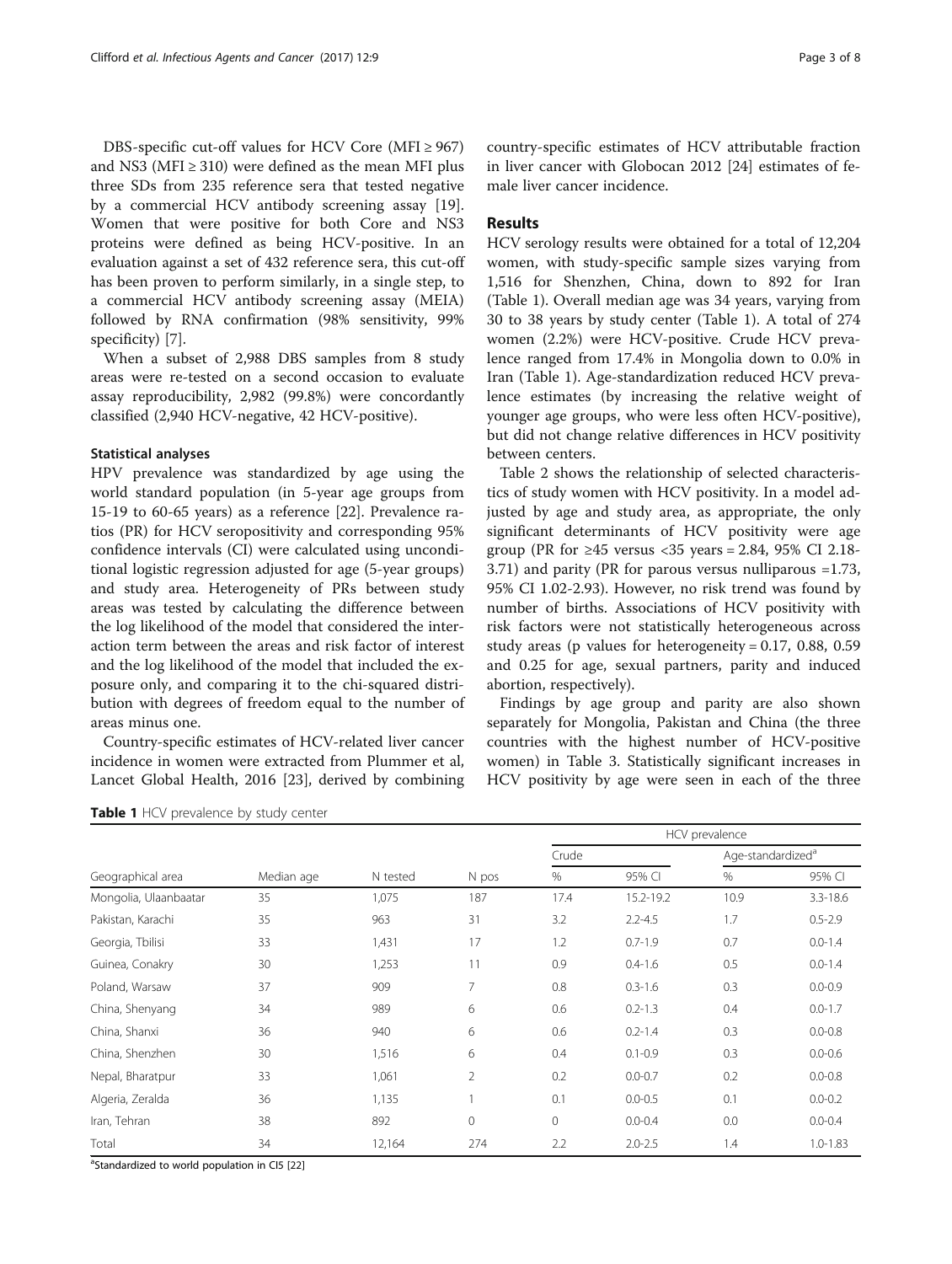| Risk factor                                     | N tested | HCV positive<br>N(%) | Adjusted PR <sup>a</sup> | 95% CI        |
|-------------------------------------------------|----------|----------------------|--------------------------|---------------|
| Age                                             | 12,164   |                      |                          |               |
| $<35\,$                                         | 6,249    | 79 (1.3)             | $\mathbf{1}$             |               |
| 35-44                                           | 2,894    | 78 (2.7)             | 1.86                     | 1.39-2.50     |
| $\geq 45$                                       | 3,021    | 117 (3.9)            | 2.84                     | 2.18-3.71     |
| $\chi_1^2$ for trend                            |          |                      | p < 0.001                |               |
| Education level                                 | 12,156   |                      |                          |               |
| None                                            | 1,713    | 24 (1.4)             | $\mathbf{1}$             |               |
| Primary                                         | 1,552    | 21(1.3)              | 0.96                     | $0.52 - 1.77$ |
| Secondary and higher                            | 8,891    | 229 (2.6)            | 0.86                     | $0.46 - 1.60$ |
| Lifetime number of sexual partners <sup>b</sup> | 10,926   |                      |                          |               |
| $\mathbf 0$                                     | 1,086    | 1(0.1)               | 0.21                     | $0.03 - 1.55$ |
| $\mathbf{1}$                                    | 7,513    | 146 (1.9)            | $\mathbf{1}$             |               |
| $\overline{2}$                                  | 1,305    | 60 (4.6)             | 1.12                     | $0.84 - 1.49$ |
| $3+$                                            | 1,022    | 65 (6.4)             | 1.08                     | $0.81 - 1.44$ |
| $\chi_1^2$ for trend                            |          |                      | $p = 0.367$              |               |
| Number of births (parity)                       | 11,199   |                      |                          |               |
| Nulliparous                                     | 2,207    | 21(0.9)              | $\mathbf{1}$             |               |
| 1                                               | 3,228    | 55 (1.7)             | 1.68 <sup>d</sup>        | 0.98-2.90     |
| $\overline{2}$                                  | 2,644    | 75 (2.8)             | 1.81 <sup>d</sup>        | $1.01 - 3.26$ |
| $3+$                                            | 3,120    | 119 (3.8)            | $1.84^{\rm d}$           | $1.01 - 3.38$ |
| $\chi_1^2$ for trend                            |          |                      | $p = 0.171$              |               |
| Induced abortion <sup>c</sup>                   | 9,166    |                      |                          |               |
| $\mathsf{O}\xspace$                             | 5,433    | 95 (1.7)             | $\mathbf{1}$             |               |
| $\mathbf{1}$                                    | 1,750    | 46 (2.6)             | 0.97                     | $0.69 - 1.37$ |
| $2+$                                            | 1,983    | 112(5.6)             | 1.24                     | $0.93 - 1.66$ |
| $\chi_1^2$ for trend                            |          |                      | $p = 0.121$              |               |
| Smoking status                                  | 12,153   |                      |                          |               |
| Never                                           | 10,860   | 235 (2.2)            | $\mathbf{1}$             |               |
| Ever                                            | 1,293    | 38 (2.9)             | 1.21                     | $0.88 - 1.66$ |
| HPV DNA-positive                                | 9,984    |                      |                          |               |
| No                                              | 8,264    | 183 (2.2)            | $\mathbf{1}$             |               |
| Yes                                             | 1,720    | 65 (3.8)             | 1.04                     | $0.80 - 1.36$ |

<span id="page-3-0"></span>

| Table 2 Prevalence ratios (PR) for HCV positivity and corresponding 95% confidence intervals (CI) according to selected women's |  |  |  |  |
|---------------------------------------------------------------------------------------------------------------------------------|--|--|--|--|
| characteristics                                                                                                                 |  |  |  |  |

<sup>a</sup>Adjusted for age (5-year groups) and geographical area, as appropriate

<sup>b</sup>Algeria excluded because of missing data

<sup>c</sup>Algeria and Guinea excluded because of missing data

 $d$ Combined PR for ≥ 1 versus 0 = 1.73 (1.02-2.93)

countries, but the rise between women <35 to those 35- 44 years of age was especially steep in Pakistan. Increases in HCV positivity in parous women were only observed in Mongolia and Pakistan and did not meet statistical significance (Table [3](#page-4-0)).

Age-specific HCV prevalence estimates are shown by study country in Fig. [1](#page-4-0), in order of highest to lowest HCV prevalence among women aged ≥45 years, and are plotted against country-specific estimates of female HCV-related liver cancer incidence rates. Age-specific increases in HCV prevalence were observable in Mongolia, Pakistan, Guinea, Poland and China. HCV prevalence estimates in women aged ≥45 years correlated well with female HCVrelated liver cancer incidence rates, ranging between the extremes of Mongolia (28.4% HCV prevalence versus 20.9 cases of HCV liver cancer per 100,000 women) and Iran (0.0% HCV prevalence versus 0.2 cases of HCV liver cancer per 100,000 women). The only slight exception to this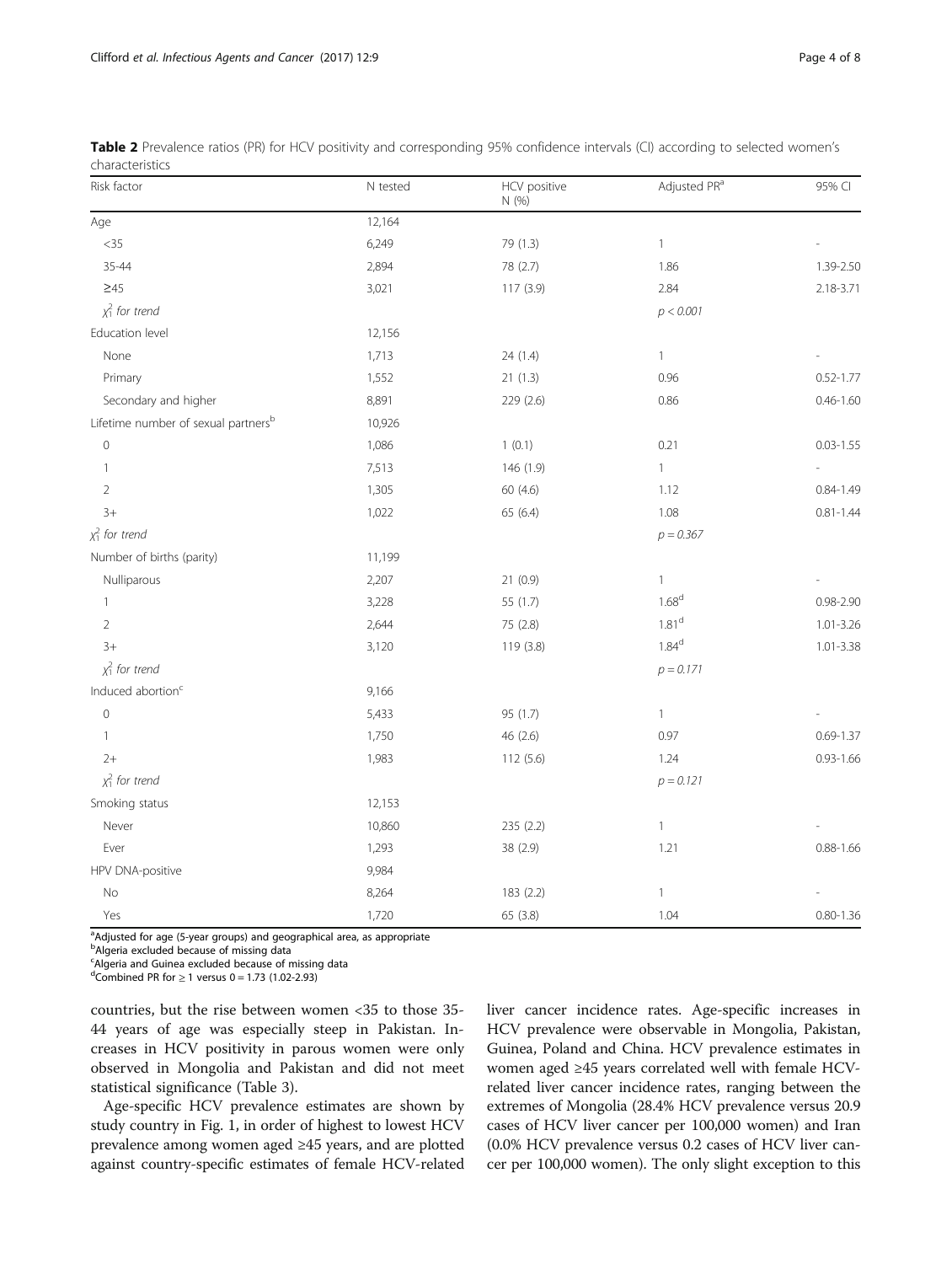|                   | Mongolia |                      |                                        | Pakistan |                      |                                        | China    |                      |                                        |
|-------------------|----------|----------------------|----------------------------------------|----------|----------------------|----------------------------------------|----------|----------------------|----------------------------------------|
| Risk factor       | N tested | HCV positive<br>N(%) | Adjusted PR <sup>a</sup><br>and 95% CI | N tested | HCV positive<br>N(%) | Adjusted PR <sup>a</sup><br>and 95% CI | N tested | HCV positive<br>N(%) | Adjusted PR <sup>a</sup><br>and 95% CI |
| Age               | 1,075    |                      |                                        | 963      |                      |                                        | 3,445    |                      |                                        |
| $<$ 35            | 511      | 55 (10.8)            |                                        | 479      | 7(1.5)               |                                        | 1,915    | 5(0.3)               |                                        |
| 35-44             | 289      | 54 (18.7)            | $1.74(1.23 - 2.45)$                    | 254      | 12(4.7)              | 3.23 (1.29-8.11)                       | 755      | 4(0.5)               | 2.03 (0.55-7.54)                       |
| $\geq 45$         | 275      | 78 (28.4)            | 2.63 (1.93-3.60)                       | 230      | 12(5.2)              | 3.57 (1.42-8.95)                       | 775      | 9(1.2)               | 4.45 (1.49-13.2)                       |
| $x_1^2$ for trend |          |                      | p < 0.001                              |          |                      | $p = 0.005$                            |          |                      | $p = 0.007$                            |
| Number of births  | 1.056    |                      |                                        | 955      |                      |                                        | 3,225    |                      |                                        |
| $\mathbf{0}$      | 228      | 16(7.0)              |                                        | 136      | 1(0.7)               |                                        | 942      | 2(0.2)               |                                        |
| $\geq$ 1          | 828      | 169 (20.4)           | 1.62 (0.86-3.04)                       | 819      | 30(3.7)              | 3.06 (0.39-24.1)                       | 2,283    | 16(0.7)              | $0.48(0.06 - 3.82)$                    |

<span id="page-4-0"></span>Table 3 HCV positivity by age and number of births, separately for Mongolia, Pakistan and China

<sup>a</sup>Adjusted for age (5 years groups), as appropriate

correlation was Pakistan, which showed a high HCV prevalence (5.2%) in comparison to a relatively low estimate of female HCV-related liver cancer (1.3 cases per 100,000 women).

# Discussion

Benefiting from a standardized population-based sampling protocol and a validated serological assay, we describe important variation in HCV seroprevalence in women around the world and robustly confirm the absence of a sexual transmission route for HCV infection. Crude population-based HCV prevalence ranged from 17% in Mongolia down to 0% in Iran and correlated with country-specific estimates of female HCVrelated liver cancer incidence, which are also highest in Mongolia (20.9 per 100,000 women) and lowest in Iran (0.2 per 100,000 women) in women aged ≥45 years. Furthermore, when available, our estimates were compatible with previous population-based estimates of HCV prevalence in the evaluated countries.

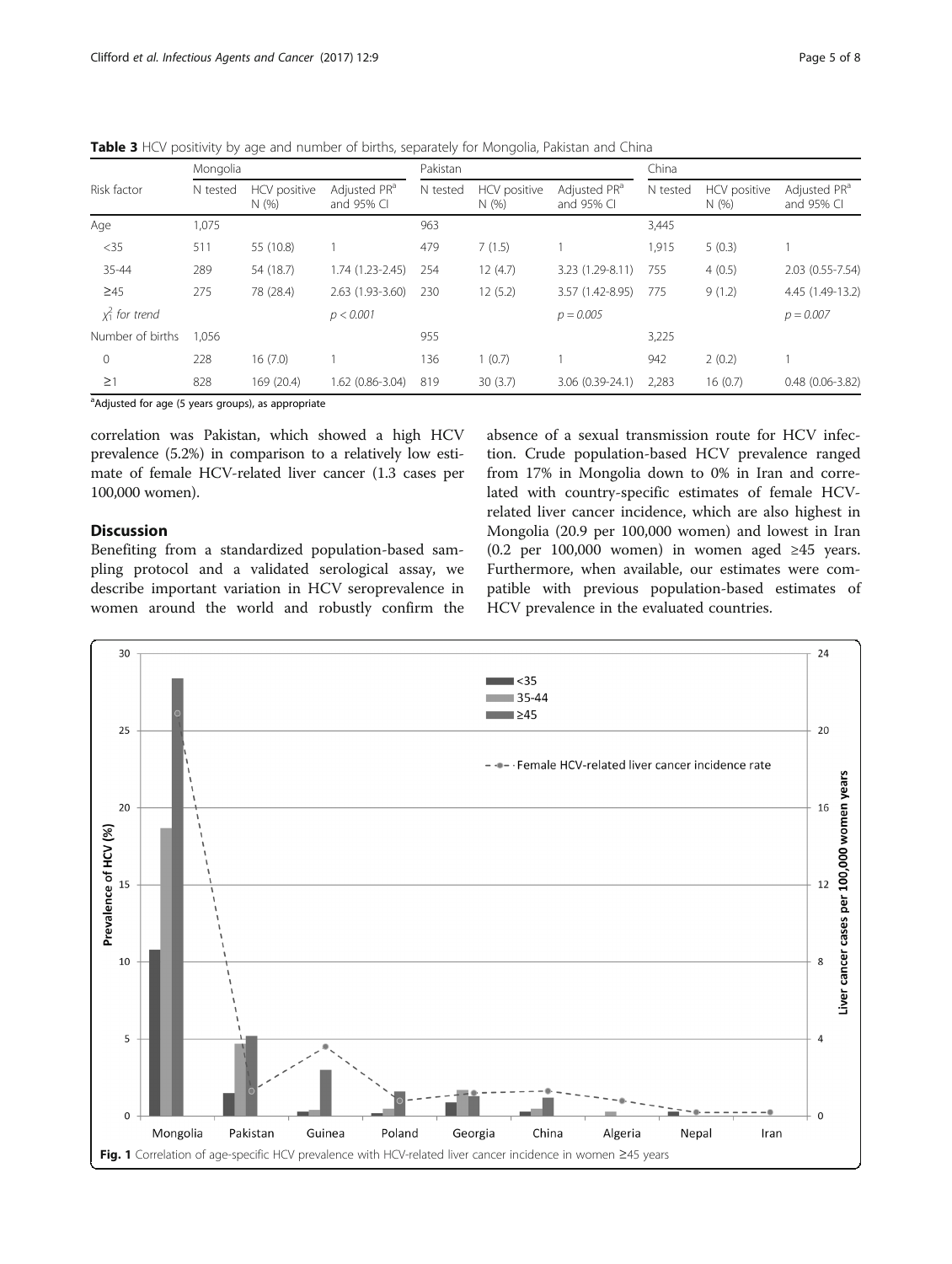The extreme HCV prevalence in Mongolia was expected and has been previously described [\[7](#page-6-0)]. Indeed, Mongolia has the highest burden of HCV-related liver cancer in the world [\[23\]](#page-7-0), driven by a long-lasting epidemic due to iatrogenic transmission of HCV through mass vaccination campaigns (e.g. smallpox, polio [\[25](#page-7-0)], blood transfusions [\[26](#page-7-0), [27](#page-7-0)]) and extensive use of injected treatments [\[28](#page-7-0)]. At the lower extreme, we confirm an anti-HCV prevalence of less than 1% reported from a wide-range of other population-based studies in Iran [[29\]](#page-7-0), where a low fraction of liver cancers are estimated to be attributable to HCV [[30\]](#page-7-0).

The relatively high HCV prevalence found in Karachi, Pakistan ( $\sim$  5% in women aged 45+ years) is similar to that in previous large population-based surveys in Karachi [\[31](#page-7-0), [32\]](#page-7-0) and nationwide in Pakistan [[33\]](#page-7-0). Indeed, HCV was reported to be the predominant cause of liver cancer in Pakistan [[34, 35](#page-7-0)]. Given this high HCV prevalence, however, current estimates of HCV-related liver cancer incidence in Pakistani women are lower than expected. This may be due to limitations in liver cancer incidence data for Pakistan [\[24](#page-7-0)], or to a more recent iatrogenic spread of the virus compared to, for instance, Mongolia. Indeed the proportion of HCV-positive hepatocellular carcinoma is still increasing in Pakistan [[34](#page-7-0)].

HCV prevalence estimates were highly consistent across the three Chinese sites (0.4-0.6%) and compatible with estimates of 0.4-1.0% in large population-based surveys of women performed since 2006 [[36](#page-7-0)–[39](#page-7-0)]. HCV prevalence is especially low below age 45. Thus, improvements in transfusion practices implemented in China in the mid-1990s, notably prohibition of paid donations of plasma and blood that were associated with mass transmission of HCV and HIV, appear to have largely controlled the HCV epidemic. Indeed, population-based HCV prevalence [\[36\]](#page-7-0), and proportion of liver cancer attributed to HCV [[34](#page-7-0)], appears to be relatively low and decreasing over time in China.

HCV prevalence in women in Tbilisi, Georgia (1.3%) is compatible with that from a previous population-based survey in which the vast majority of HCV infections in Tbilisi were observed to occur among male intravenous drug users [[40](#page-7-0)]. Indeed, increasing intravenous drug use is feared to be an important source of recent HCV transmission in many former Soviet republics [\[41](#page-7-0)]. Estimates of 0.8% HCV prevalence in Warsaw, Poland are similar to that in a nationwide study of 42,274 women (0.8% [[42\]](#page-7-0)), and with that modelled from meta-analytical data [[43\]](#page-7-0).

No population-based data are available for Algeria, but our HCV prevalence estimates (0.1%) compare well to the 0.2% and 0.6% reported among 1,000 [[44\]](#page-7-0) and 3,044 [[45\]](#page-7-0) pregnant women, respectively. This would suggest Algeria to have an HCV prevalence similar to its

neighbors Morocco and Tunisia [[46\]](#page-7-0), and much lower than in Egypt [\[2](#page-6-0)], for which much more populationbased data is available.

No population-based data are available for Nepal, but our HCV prevalence estimate of 0.2% compares well to the 0.1% reported among 2,007 female blood donors [[47\]](#page-7-0), suggesting that Nepal has largely escaped an epidemic of HCV to date.

Lastly, this study provides the first report on HCV infection in Guinea, for which the 0.9% HCV prevalence is lower than previous regional estimates for West sub-Saharan Africa (2.8% [[1\]](#page-6-0) and 5.3% [[2\]](#page-6-0)), which are nonetheless very sensitive to the lack of relevant data from this region of the world. Lower HCV prevalence among women aged under 45 years in Guinea may represent a cohort effect of reduced HCV transmission in younger generations.

HCV infection increased with age in most countries, presumably due to accumulating risk of exposure. This confirms steady increases up to the age of 60 years reported in a meta-analysis of age-specific HCV infection from Mongolia and Poland [\[43](#page-7-0)], and in large studies in China [\[36](#page-7-0)–[39\]](#page-7-0).

Given the orientation of the surveys towards studying HPV, questionnaires did not include variables that would be useful to studying specific iatrogenic transmission routes. Nevertheless, to our knowledge, this is the first study to suggest the existence of a possible association between HCV infection and parity, which persisted even after adjustment for center and age, which may represent a risk of HCV transmission by medical interventions/hospitalizations linked to childbirth. On the other hand, we were able to robustly confirm the absence of sexual transmission of HCV in the general female population, through the null association with number of sexual partners, and presence of cervical HPV infection, as proxies of sexual intercourse.

Our data arises entirely from females in selected towns, and may not be representative of males or other areas in the same country. In most populations around the world, HCV prevalence in females has been estimated to be similar or lower than that in males [[43\]](#page-7-0). However, at least Mongolia [\[43](#page-7-0)] and China [[38\]](#page-7-0) may represent exceptions to this rule. In any case, we propose that our population-based sampling procedures provide a more representative picture than studies limited to typically young pregnant women or blood donors.

HCV genotypes are known to vary between the different worldwide regions represented by this study. Nevertheless, the cross-reactivity of serological assays for NS3 and Core proteins of genotypes 1a, 1b and 2a does not suggest that their performance should be affected by the existence of HCV serotypes [\[7\]](#page-6-0). Furthermore, the assay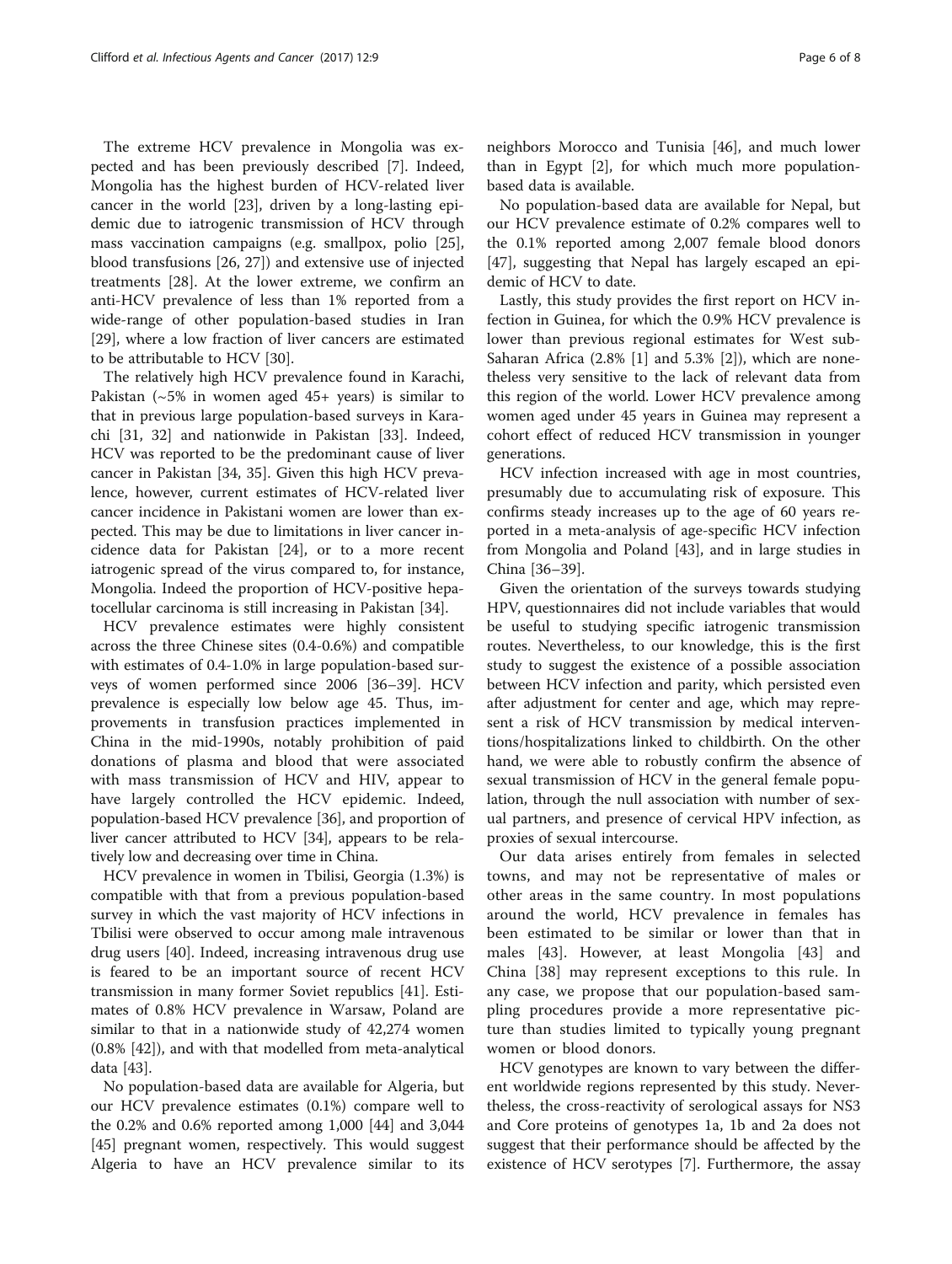<span id="page-6-0"></span>was shown to be highly reproducible when a large subset of samples were re-tested on a second occasion, and has been well-validated against commercial HCV tests [7] and for use with dried blood spots [\[19\]](#page-7-0). Taken together, we believe that this protocol represents a useful model for obtaining HCV prevalence data from low- and middle-income settings where data is scarce, for both men and women alike. Indeed, DBS do not require blood centrifugation and allow storage and shipment at ambient temperature, thus facilitating field work for seroepidemiological studies in environments with limited technical infrastructure, and the research serological assay is both high-throughput and cost-effective.

## Conclusions

HCV prevalence varied enormously across the female populations represented in our study. Medical interventions/hospitalizations linked to childbirth may have represented a route of HCV transmission, at least in some settings, but not sexual intercourse. Combining dried blood spot collection with high-throughput HCV assays can facilitate seroepidemiological studies in LMIC where data is otherwise scarce. Indeed, the availability of population-based HCV estimates is going to become increasingly relevant in the next years, as countries consider the cost and public health priority of going beyond the prevention of HCV transmission by ensuring safety of medical interventions, towards screen-and-treat approaches that can benefit from a new generation of highly performant oral HCV treatment regimens [5].

#### Abbreviations

CI: confidence interval; DBS: dried blood spot; DKFZ: German Cancer Research Center; HCV: hepatitis C virus; HPV: human papillomavirus virus; IARC: International Agency for Research on Cancer; LMIC: low and middleincome countries; MFI: median R-phycoerythrin fluorescence intensity; PR: prevalence ratio

#### Acknowledgements

We would like to thank Vanessa Tenet for data management and analysis.

#### Funding

Not applicable.

#### Availability of data and material

All data generated or analyzed during this study are included in this published article.

#### Authors' contributions

GMC conceived the study, supervised the data analysis and drafted the manuscript, in collaboration with SF. BD, TW and M Pawlita developed and performed the HCV assay. YLQ, DK, DH, NK, NK, SAR, ATS and WZ are the local principal investigators for each of the study centres responsible for acquiring the primary epidemiological data and samples. M Plummer was responsible for estimates of HCV-related liver cancer rates. All authors read, gave feedback and approved the final version of the manuscript.

#### Competing interests

The authors declare they have no competing interests.

#### Consent for publication

Not applicable.

#### Ethics approval and consent to participate

All participants signed informed consent forms according to the recommendations of the IARC Ethics Committee, and of the local ethical review committees in each of the participating countries, which also approved each of the original studies.

#### Author details

<sup>1</sup>International Agency for Research on Cancer, 150 cours Albert Thomas, 69372 Lyon Cedex 08, France. <sup>2</sup>Infection, Inflammation and Cancer Program German Cancer Research Center (DKFZ), Heidelberg, Germany. <sup>3</sup>Cancer Institute of the Chinese Academy of Medical Sciences, Beijing, China. <sup>4</sup>Iv. Javakhishvili Tbilisi State University, Tbilisi, Georgia. <sup>5</sup>Institut National de Sante Publique, Algiers, Algeria. <sup>6</sup>Department of Obstetrics and Gynaecology, Centre Hospitalier Universitaire de Donka, Conakry, Guinea. <sup>7</sup>Infertility and Reproductive Health Research Centre, Shahid Beheshti University of Medical Sciences, Tehran, Iran. <sup>8</sup>Department of Surgery, The Aga Khan University, Karachi, Pakistan. <sup>9</sup> Centre de Recherche du CHUM, Département de Médecine Sociale et Préventive Université de Montréal, Quebec, Canada. <sup>10</sup>Kist Medical College, Lalitpur, Nepal. <sup>11</sup>The Maria Sklodowska-Curie Memorial Cancer Center and Institute of Oncology, Warsaw, Poland.

#### Received: 29 November 2016 Accepted: 19 January 2017 Published online: 02 February 2017

#### References

- 1. Mohd Hanafiah K, Groeger J, Flaxman AD, Wiersma ST. Global epidemiology of hepatitis C virus infection: new estimates of age-specific antibody to HCV seroprevalence. Hepatology. 2013;57:1333–42. doi:[10.1002/hep.26141](http://dx.doi.org/10.1002/hep.26141).
- 2. Gower E, Estes C, Blach S, Razavi-Shearer K, Razavi H. Global epidemiology and genotype distribution of the hepatitis C virus infection. J Hepatol. 2014; 61:S45–57. doi:[10.1016/j.jhep.2014.07.027](http://dx.doi.org/10.1016/j.jhep.2014.07.027).
- 3. Petruzziello A, Marigliano S, Loquercio G, Cozzolino A, Cacciapuoti C. Global epidemiology of hepatitis C virus infection: An up-date of the distribution and circulation of hepatitis C virus genotypes. World J Gastroenterol. 2016; 22:7824–40. doi[:10.3748/wjg.v22.i34.7824.](http://dx.doi.org/10.3748/wjg.v22.i34.7824)
- 4. Lozano R, Naghavi M, Foreman K, Lim S, Shibuya K, Aboyans V, et al. Global and regional mortality from 235 causes of death for 20 age groups in 1990 and 2010: a systematic analysis for the Global Burden of Disease Study 2010. Lancet. 2012;380:2095–128. doi[:10.1016/s0140-6736\(12\)61728-0](http://dx.doi.org/10.1016/s0140-6736(12)61728-0).
- 5. WHO. Global health sector strategy on viral hepatitis 2016–2021. Geneva: WHO Press; 2016.
- 6. IARC. 2012. Biological agents. IARC Monogr Eval Carcinog Risks Hum 100B:1- 475. http://monographs.iarc.fr/ENG/Monographs/vol100B/index.php. Accessed 27 July 2016
- 7. Dondog B, Schnitzler P, Michael KM, Clifford G, Franceschi S, Pawlita M, et al. Hepatitis C Virus Seroprevalence in Mongolian Women Assessed by a Novel Multiplex Antibody Detection Assay. Cancer Epidemiol Biomarkers Prev. 2015;24:1360–5. doi[:10.1158/1055-9965.epi-15-0351](http://dx.doi.org/10.1158/1055-9965.epi-15-0351).
- 8. Dai M, Bao YP, Li N, Clifford GM, Vaccarella S, Snijders PJF, et al. Human papillomavirus infection in Shanxi Province, People's Republic of China: a population-based study. Br J Cancer. 2006;95:96–101.
- 9. Li LK, Dai M, Clifford GM, Yao WQ, Arslan A, Li N, et al. Human papillomavirus infection in Shenyang City, People's Republic of China: A population-based study. Br J Cancer. 2006;95:1593–7.
- 10. Wu RF, Dai M, Qiao YL, Clifford GM, Liu ZH, Arslan A, et al. Human papillomavirus infection in women in Shenzhen City, People's Republic of China, a population typical of recent Chinese urbanisation. Int J Cancer. 2007;121:1306–11.
- 11. Dondog B, Clifford GM, Vaccarella S, Waterboer T, Unurjargal D, Avirmed D, et al. Human papillomavirus infection in Ulaanbaatar, Mongolia: a population-based study. Cancer Epidemiol Biomarkers Prev. 2008;17:1731–8.
- 12. Bardin A, Vaccarella S, Clifford GM, Lissowska J, Rekosz M, Bobkiewicz P, et al. Human papillomavirus infection in women with and without cervical cancer in Warsaw, Poland. Eur J Cancer. 2008;44:557–64.
- 13. Keita N, Clifford GM, Koulibaly M, Douno K, Kabba I, Haba M, et al. HPV infection in women with and without cervical cancer in Conakry, Guinea. Br J Cancer. 2009;101:202–8.
- 14. Sherpa AT, Clifford GM, Vaccarella S, Shrestha S, Nygard M, Karki BS, et al. Human papillomavirus infection in women with and without cervical cancer in Nepal. Cancer Causes Control. 2010;21:323–30.